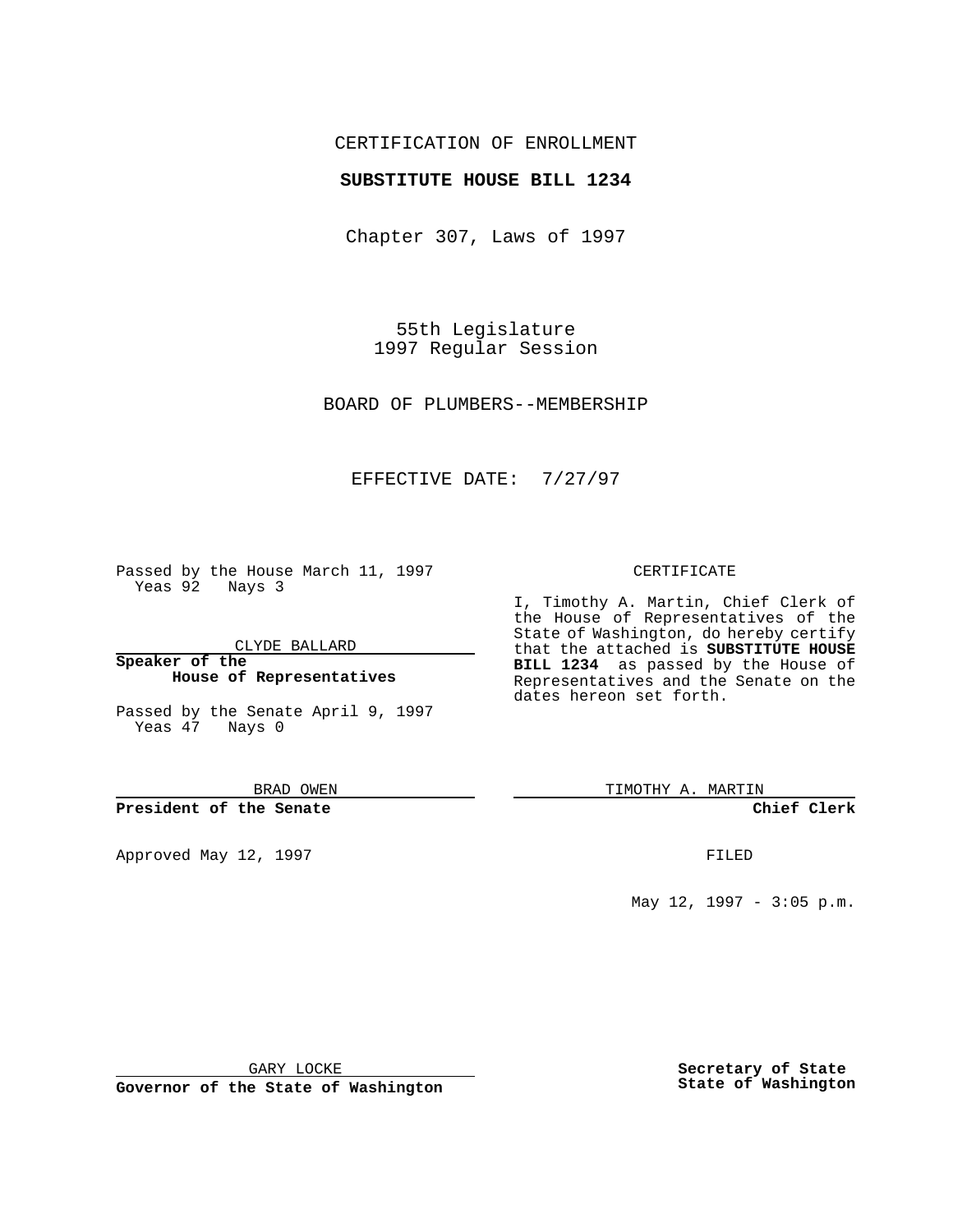# **SUBSTITUTE HOUSE BILL 1234** \_\_\_\_\_\_\_\_\_\_\_\_\_\_\_\_\_\_\_\_\_\_\_\_\_\_\_\_\_\_\_\_\_\_\_\_\_\_\_\_\_\_\_\_\_\_\_

\_\_\_\_\_\_\_\_\_\_\_\_\_\_\_\_\_\_\_\_\_\_\_\_\_\_\_\_\_\_\_\_\_\_\_\_\_\_\_\_\_\_\_\_\_\_\_

Passed Legislature - 1997 Regular Session

#### **State of Washington 55th Legislature 1997 Regular Session**

**By** House Committee on Commerce & Labor (originally sponsored by Representatives Cairnes, Mason, Clements, Mulliken, Thompson, McMorris, Reams, Honeyford, Sterk, Kenney, Blalock, Cody, Keiser, Conway, Cooper, O'Brien, Tokuda, Dunshee, Wood, Fisher and Kastama)

Read first time 02/10/97.

1 AN ACT Relating to the board of plumbers; and amending RCW 2 18.106.110.

3 BE IT ENACTED BY THE LEGISLATURE OF THE STATE OF WASHINGTON:

4 **Sec. 1.** RCW 18.106.110 and 1995 c 95 s 1 are each amended to read 5 as follows:

6 (1) There is created a state advisory board of plumbers, to be 7 composed of  $((three))$  five members appointed by the governor.  $((\theta ne))$ 8 Two members shall be  $((a))$  journeyman plumbers,  $((one))$  two members 9 shall be  $((a))$  persong conducting a plumbing business, and one member 10 from the general public who is familiar with the business and trade of 11 plumbing.

12 (2) The term of ((the)) one journeyman plumber ((shall)) expires 13 July 1, 1995; the term of the second journeyman plumber expires July 1, 14 2000; the term of ((the)) one person conducting a plumbing business 15 ((shall)) expires July 1, 1996; the term of the second person 16 conducting a plumbing business expires July 1, 2000; and the term of 17 the public member ((shall)) expires July 1, 1997. Thereafter, upon the 18 expiration of said terms, the governor shall appoint a new member to 19 serve for a period of three years. However, to ensure that the board